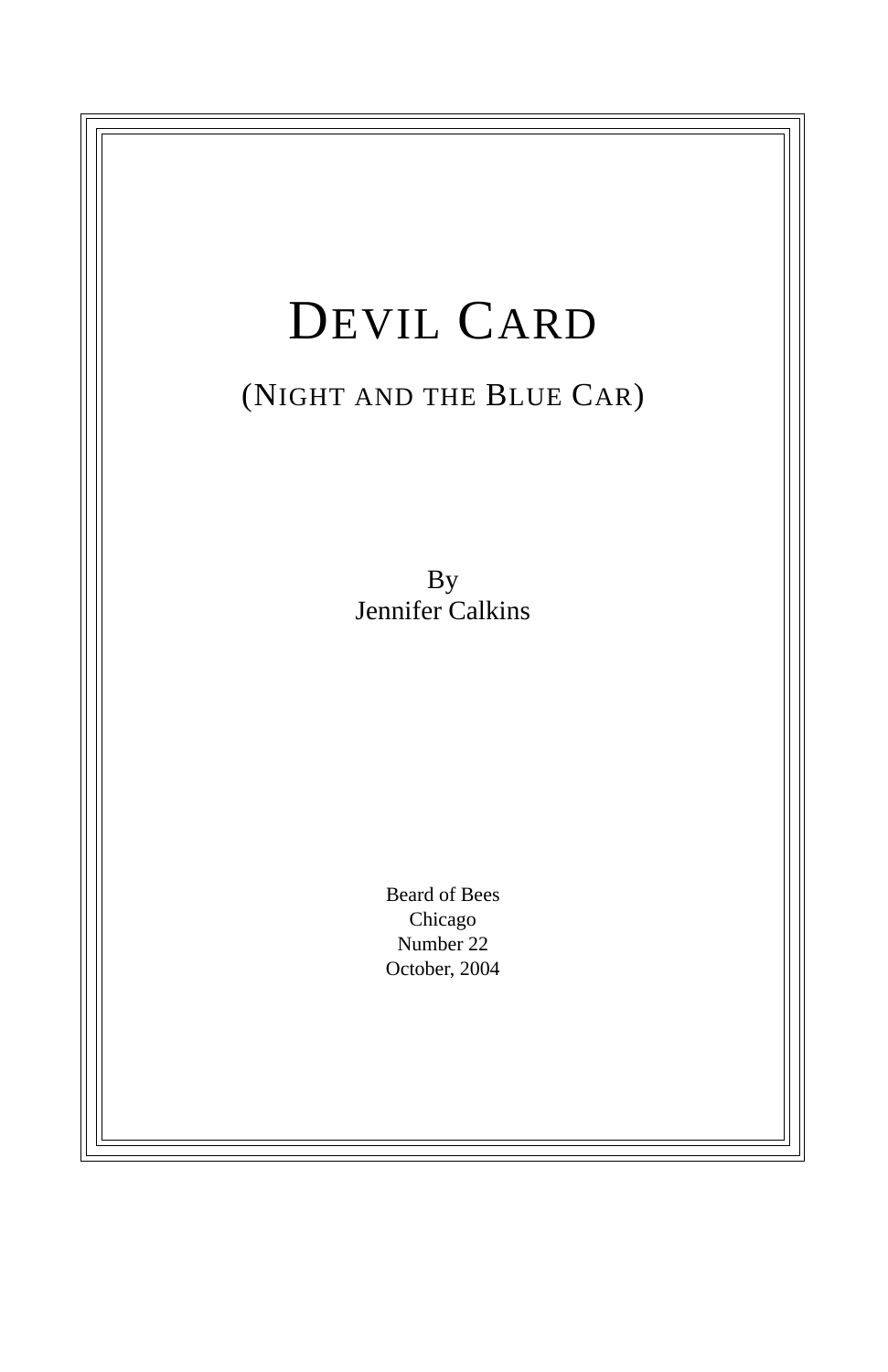**i.**

the car down the road began to peel itself open and out dropped three fingers

splayed unbloodied plain as glass

three fingers with a cast of gold

and Sergeant D. A. Smith was not at the scene of the crime

so—

the car pulled away

these are the days that cracks open

*an odorless tasteless chemical in powder form, cumulative neurotoxin, absorbed through the skin*

Mrs. R. Witherspoon turned the fingers in.

She had been walking from her apartment

to the corner store.

She was looking down at the sidewalk, for dropped pennies, for luck.

She saw thick worms.

She bent down and noticed the fingernails.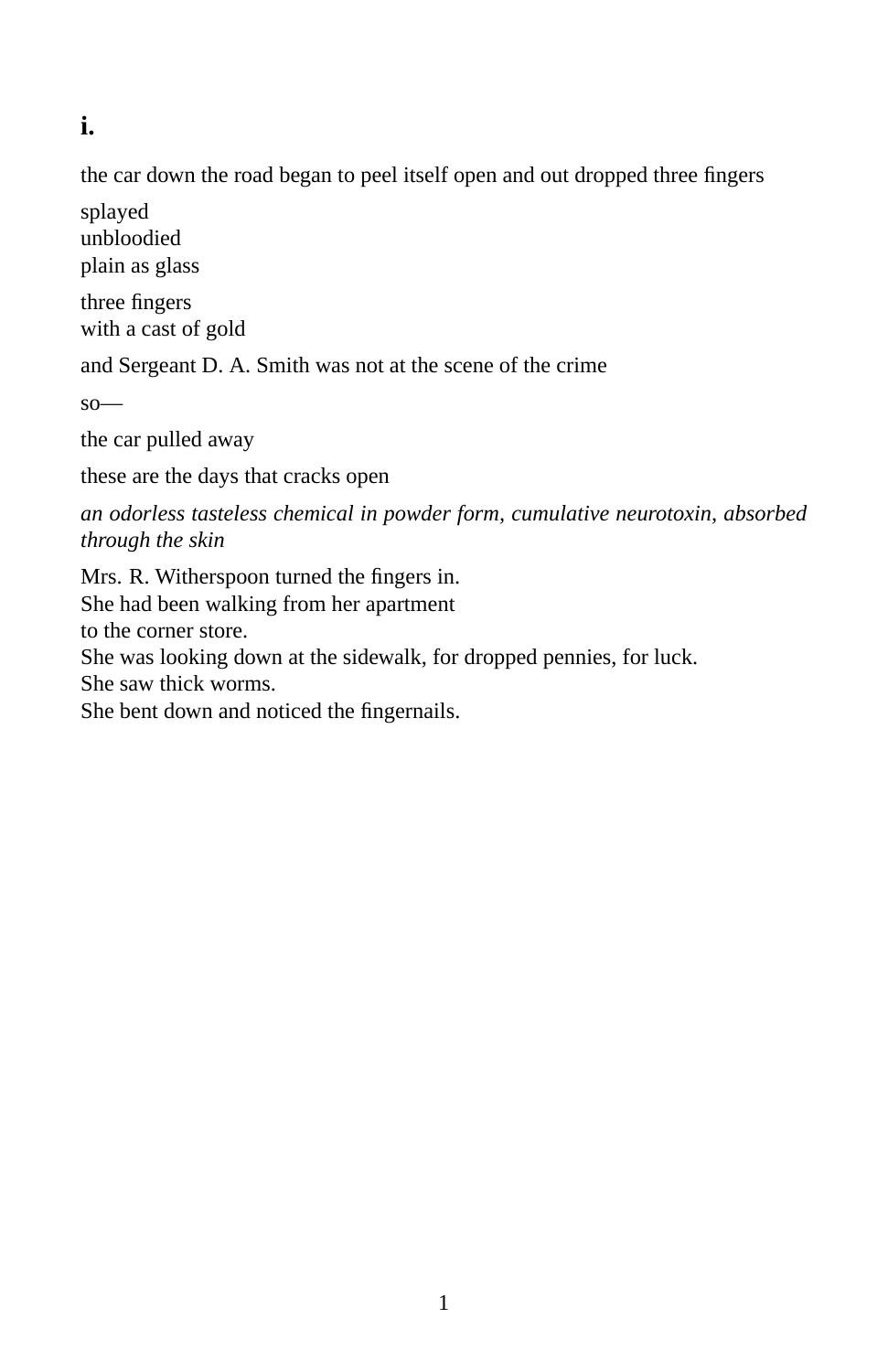# **ii.**

when the sergeant received the fingers

they had, of course, been printed, and a tissue sample had been taken of each for DNA analysis

Smith held the fingers in a gloved hand, one by one he turned them over and over

if you fall through a crack

do you remember the fairy tale about the wicked girl who trod on a loaf? she tortured little insects, am I right?

the blue car turns slowly the blue car is very close, very close it will stay there for as long as you need it to

# **iii.**

I wouldn't go down there if I were you that is where the belly of the land rises and falls

I don't recommend it

# **iv.**

I have come to this place, alone, afraid

(who is driving the blue car)

the devil card—signifies entrapment, held, often by material objects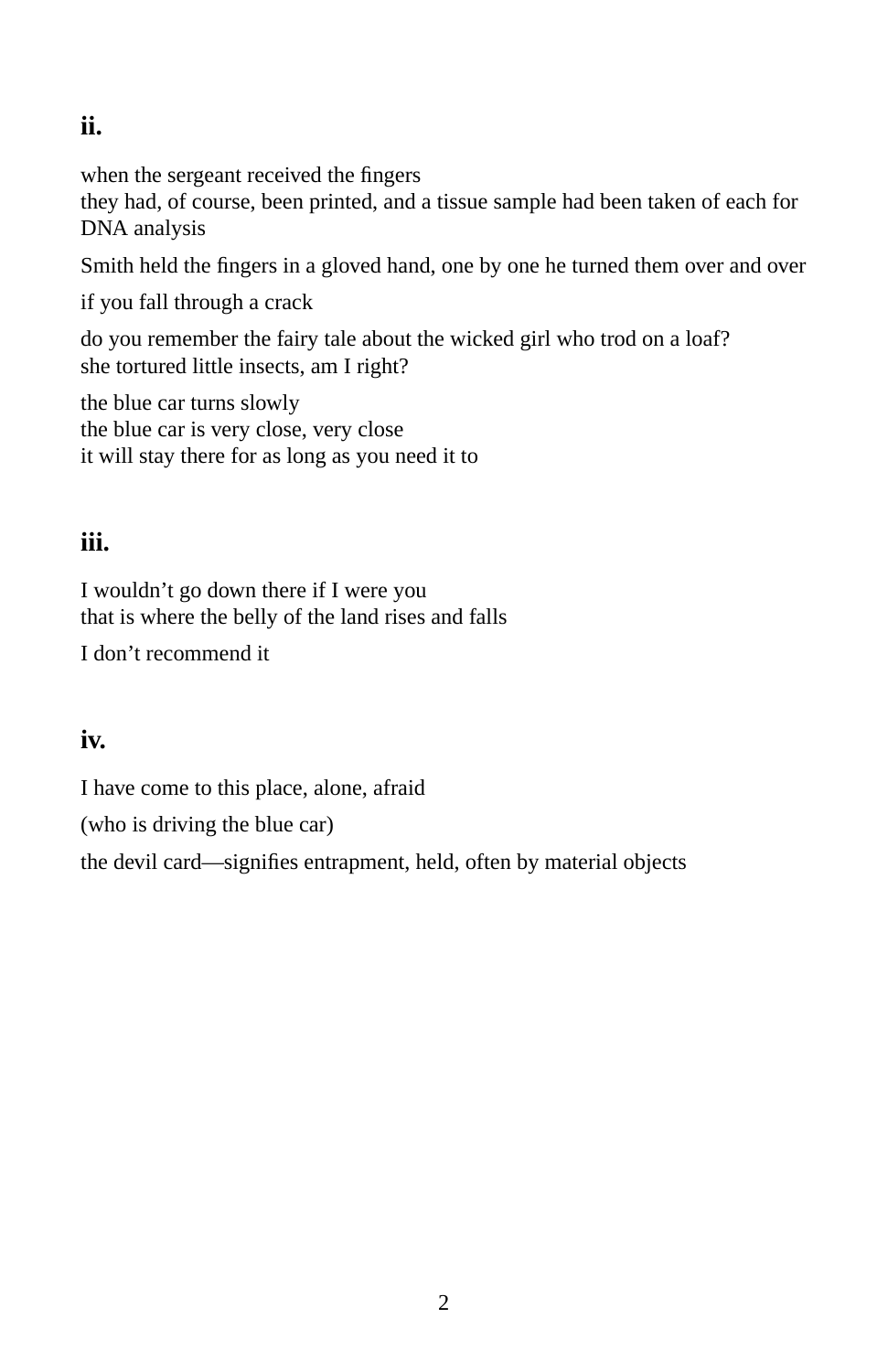#### **v.**

two days later, after the fingers had been stored and analysis had begun Smith wondered

remember. . . no one really saw

the blue car at the used lot. . . ten weeks ago, two men and a roll of dollars what would you make of it?

I have knowledge at my

*I have nothing to say about it. . .* when I spill it I can feel it enter my skin when I breathe I can feel it enter my head I can see what I will be in ten, twenty, thirty years, an old lady with the shakes.

once, a scientist died the stuff pipetted into his coffee

*odorless, tasteless*

# **vi.**

but Smith wasn't asking about acrylamide and he wasn't at the used car lot what you look for is *something* to tie to *someone* something more human than three fingers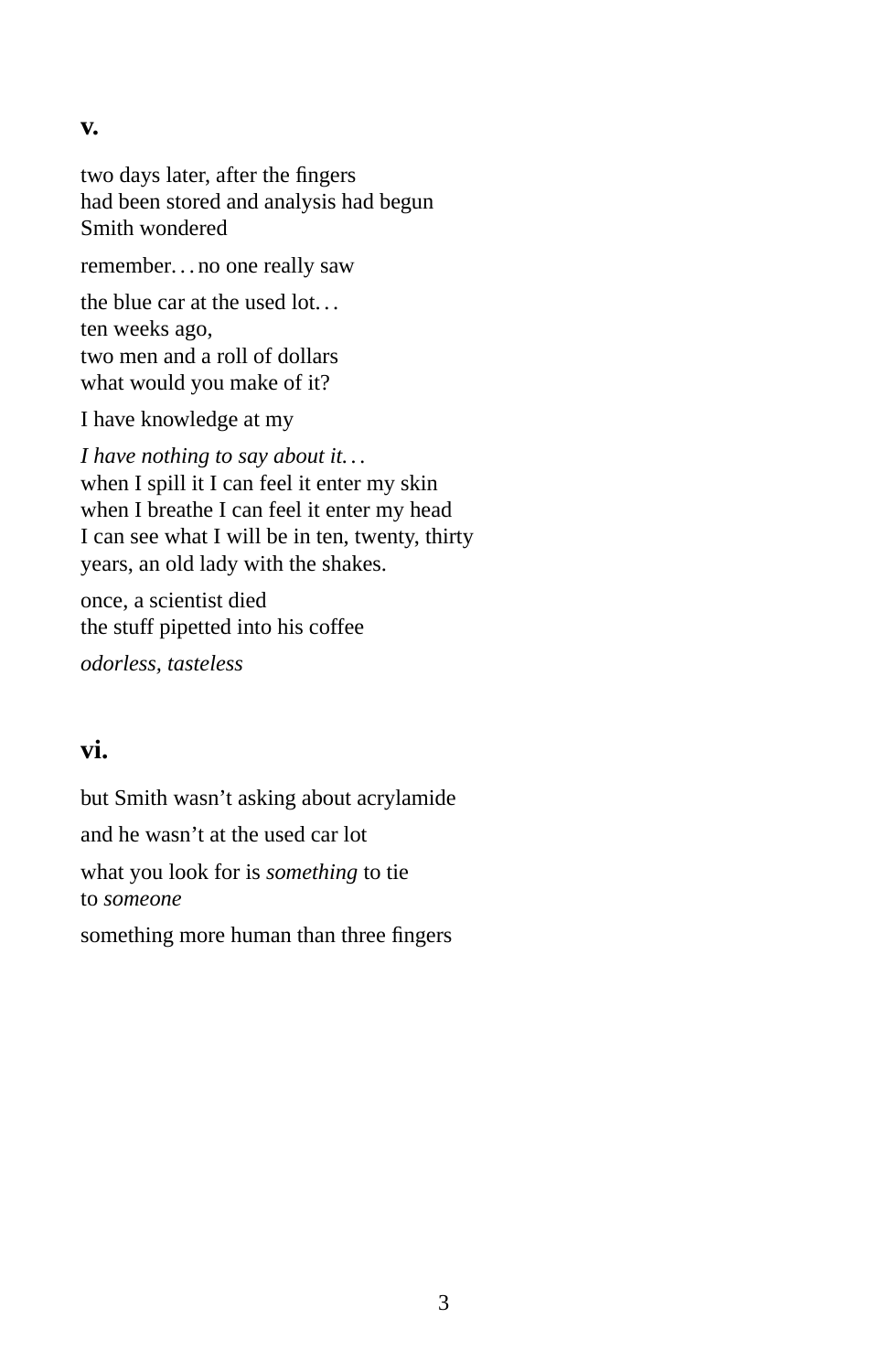### **vii.**

once upon a time. . .

a call put through and they went down to the river's edge to investigate that washed-up body bloated, of course and. . . I know how old it was I may even know whose it was whether it was in the blue car that was driven slowly down. . . the lights are images, the car can't take it I have bad posture, I walk into car doors I would not be very good with a gun

#### **viii.**

when you have a corpse and some fingers, you put them together there was no evidence the fingers were attached prior to drowning and in fact, it appears they were removed from the living victim

that fact discovered simultaneously to the discovery of the corpse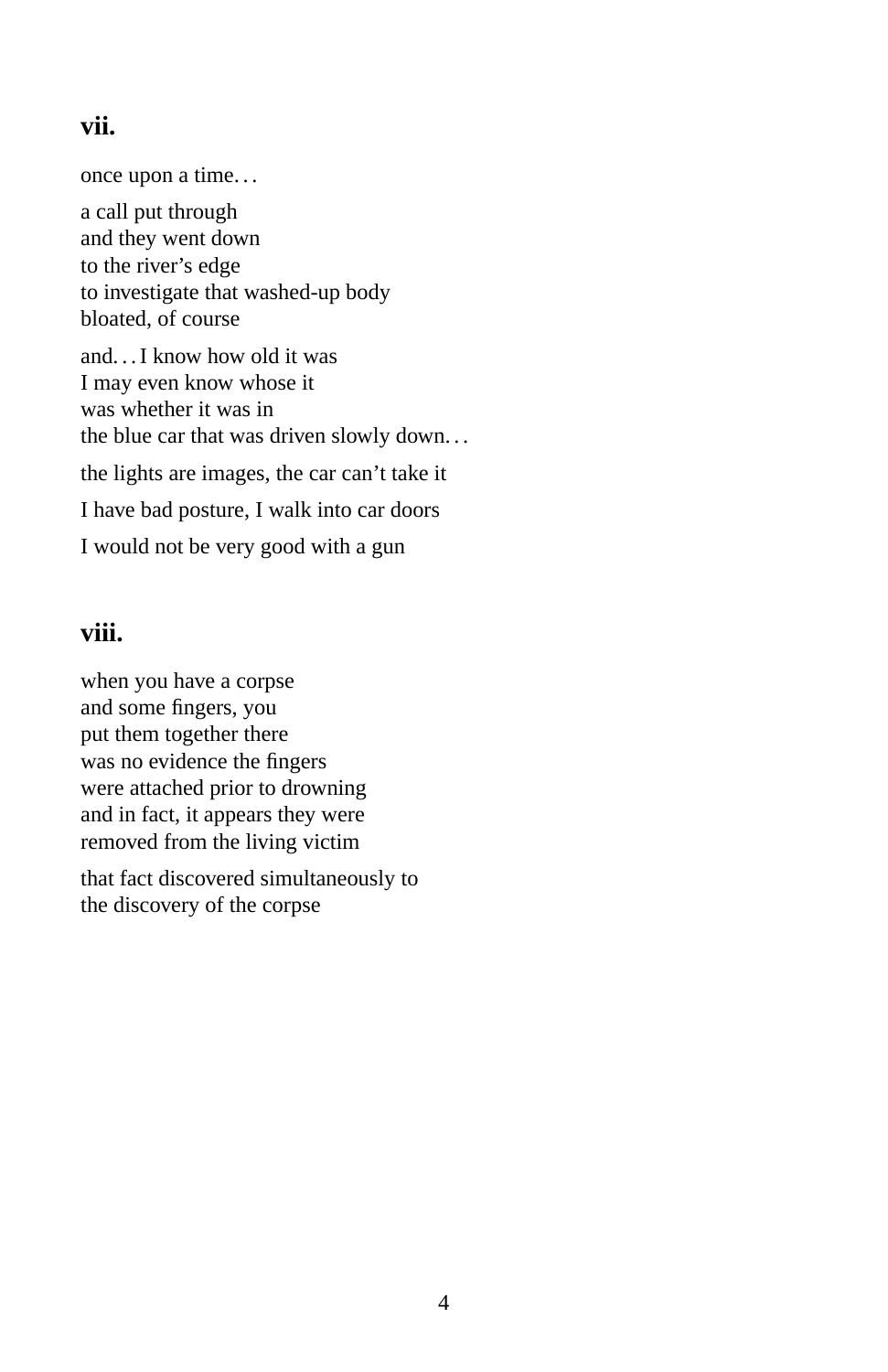# **ix.**

I have been told to be wary of parking near vans, to watch out for vehicles without windows, if someone gives you the creeps, avoid that person

(but what if I give myself the creeps?)

and what if I drive a custom revamped 1978 Ford van windowless and blue

(not so fast. . . the fingers fell out of a *car* not a van but why you ask then do I know all of this? it isn't that easy there is a little thread of molecules connecting me to the corpse there is a wave of dust I have just inhaled made from that corpse's flaking skin)

this is what knowledge comes to

#### **x.**

once upon a time, a child walked and while she was stepping over a crack. . .

## **xi.**

the body belonged to an adult male, Caucasian, he had drowned not more than 40 hours but not less than 24 hours before he was found... and he had identification on him: in his pocket were pieces of an identification card, enough to piece together, enough for me to make his name

"Leonard"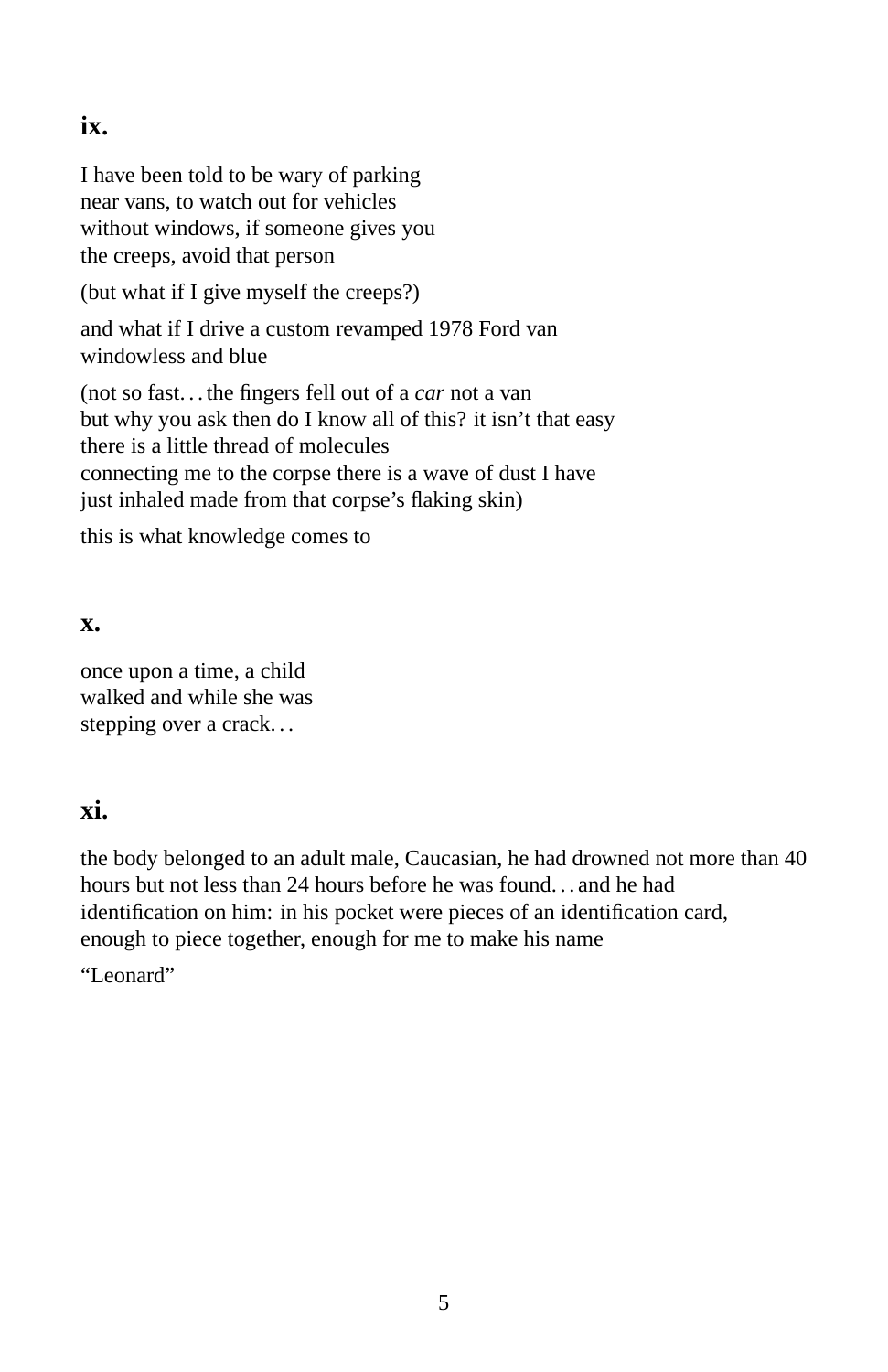# **xii.**

Sergeant D. A. Smith, walking outside the office, sunlight glances off him like so many tiny sparks—

he is thinking

believing—there is an answer to this

point in time the blue car is rolling slowly down the street one tire just missing a nail the other gliding over a soda can

this is no endorsement

it is a stunningly sunny day—I can say that—and you'll believe me—even if you don't believe in the fingers

but we have DNA fingerprints from the fingers from the corpse and old-fashioned prints

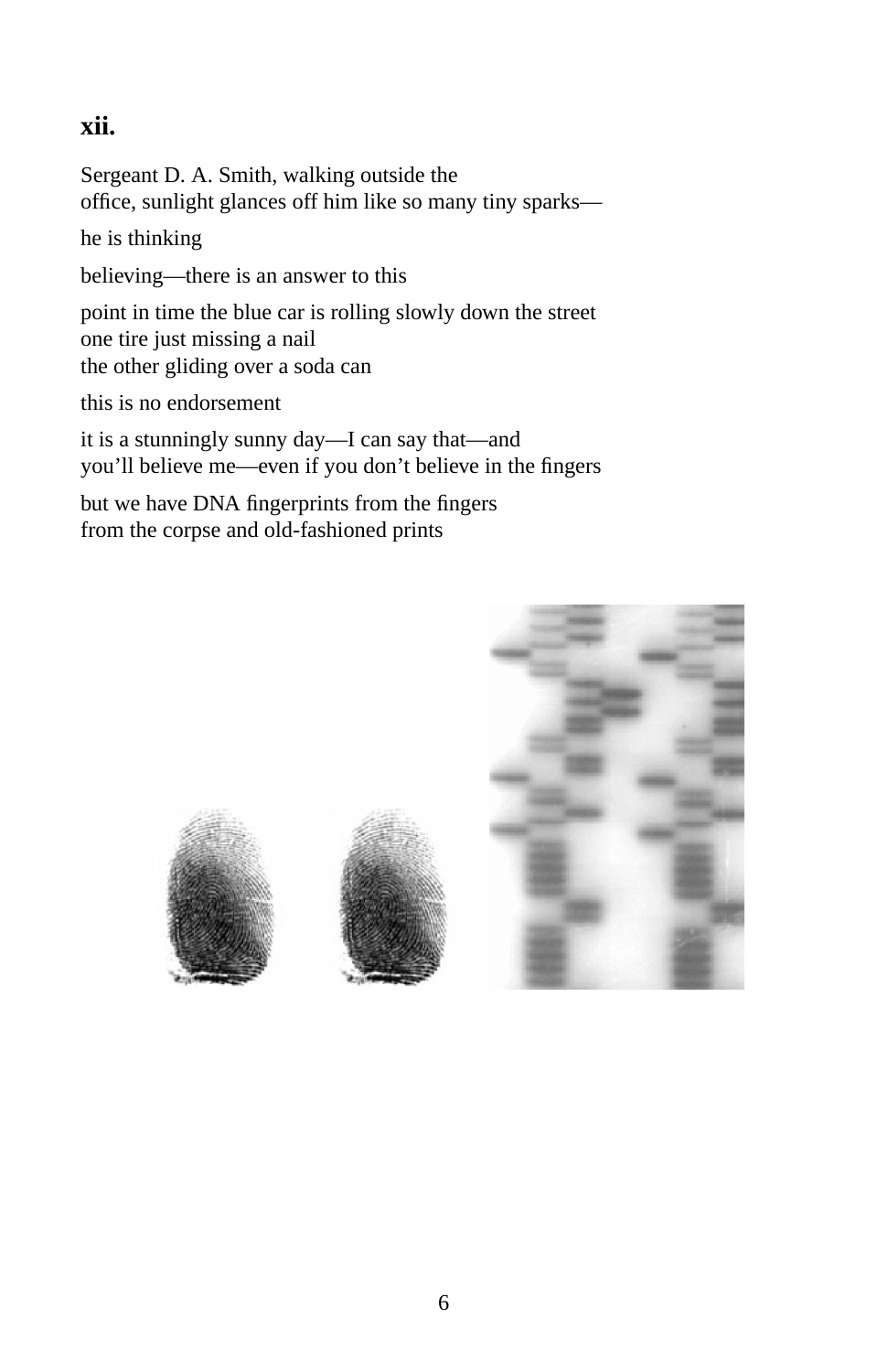# **xiii.**

Sergeant. D. A. Smith writes words on his yellow legal pad—he is back in his office—full coffee cup as though it had been cleared of it all are you wondering who this is? who lost his fingers so many years ago? why was it Leonard, and who is this Leonard. . . yes. . . look again the DNA fingerprints match the corpse and the fingers Leonard and his hand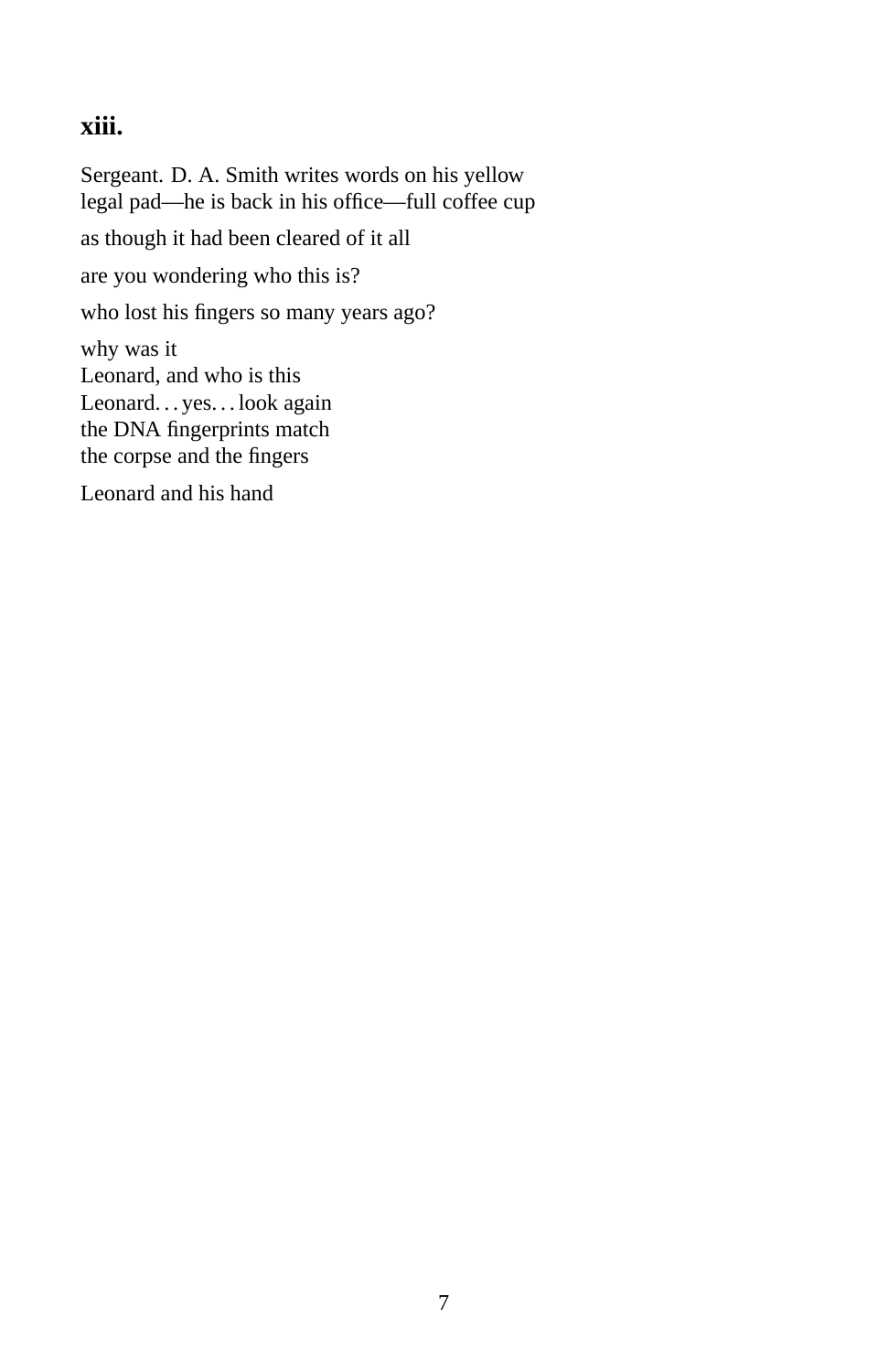### **xiv.**

Smith and the fingers there is an assumption, when you take a case—it has no real bearing on you no connection

*once I spilled it on my finger and could just feel it just*

*moving to the head the brain*

D. A. Smith receiving a phone call from his detective, I didn't hear it (did you?) but his face, can you imagine his face

all over the world little cracks little sunsets

flowers

and loaves of bread

trod and broken

tiny fingers, smaller than Leonard's grow up to the sky like blue flowers delicate and

the car dammit the blue car

Smith's face is pale

blood travels in a line to the center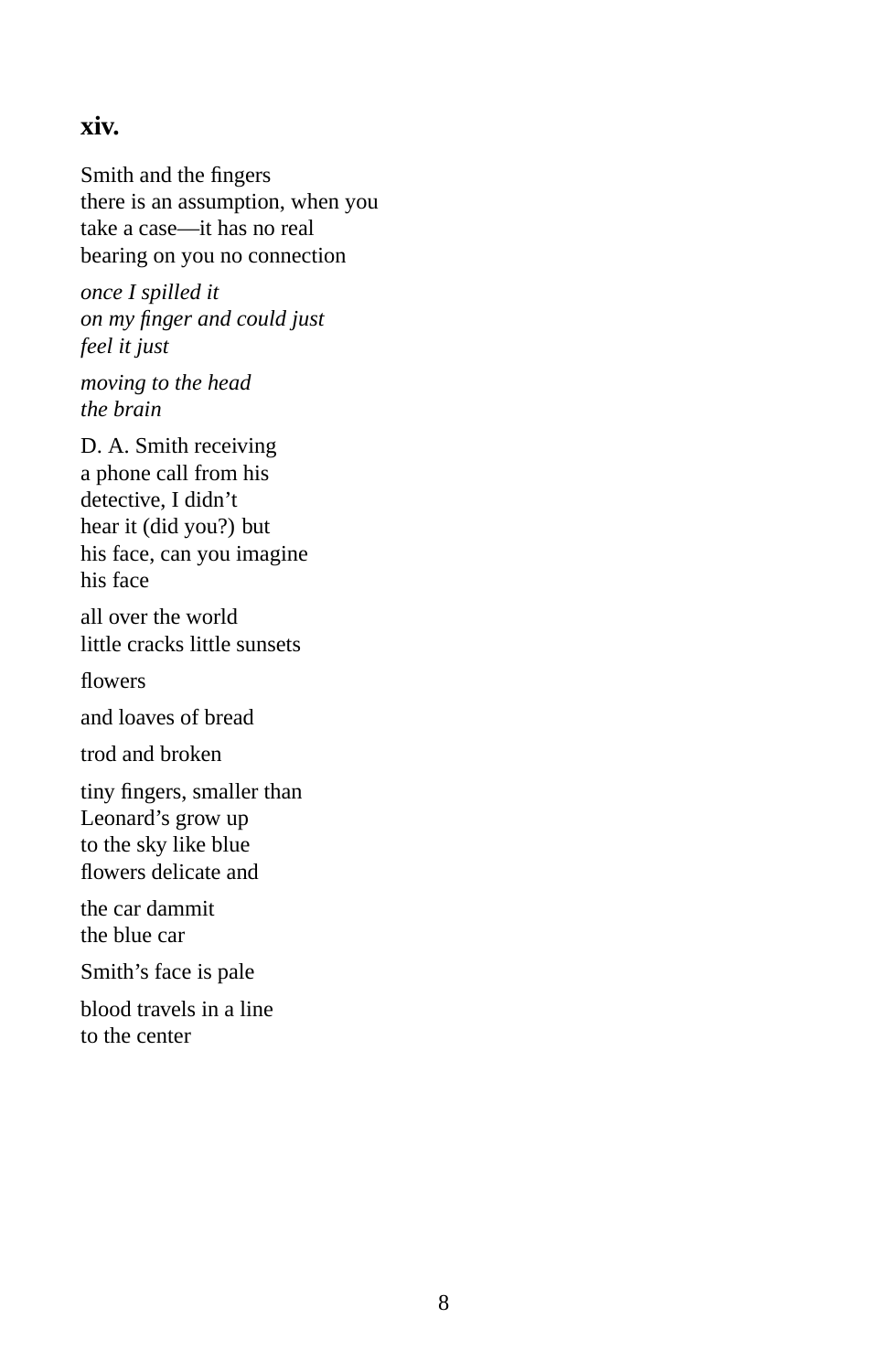#### **xv.**

because there was an eye witness, me

(what if I give myself the creeps)

I never put it in the coffee but I spilled it on this hand

I was covered in soil when the they found me my face gray

the car still there, at the edge of the corner just turning

blue flesh in the sky

this is a private world

we never need to tell you our secrets, Smith knew from the beginning that is why he had a tremor, a slight trembling buying the coffee and afraid

and Leonard's hand

and Smith's life, Smith's home Smith's wife

it all comes down to

## **xvi.**

she won't cry about it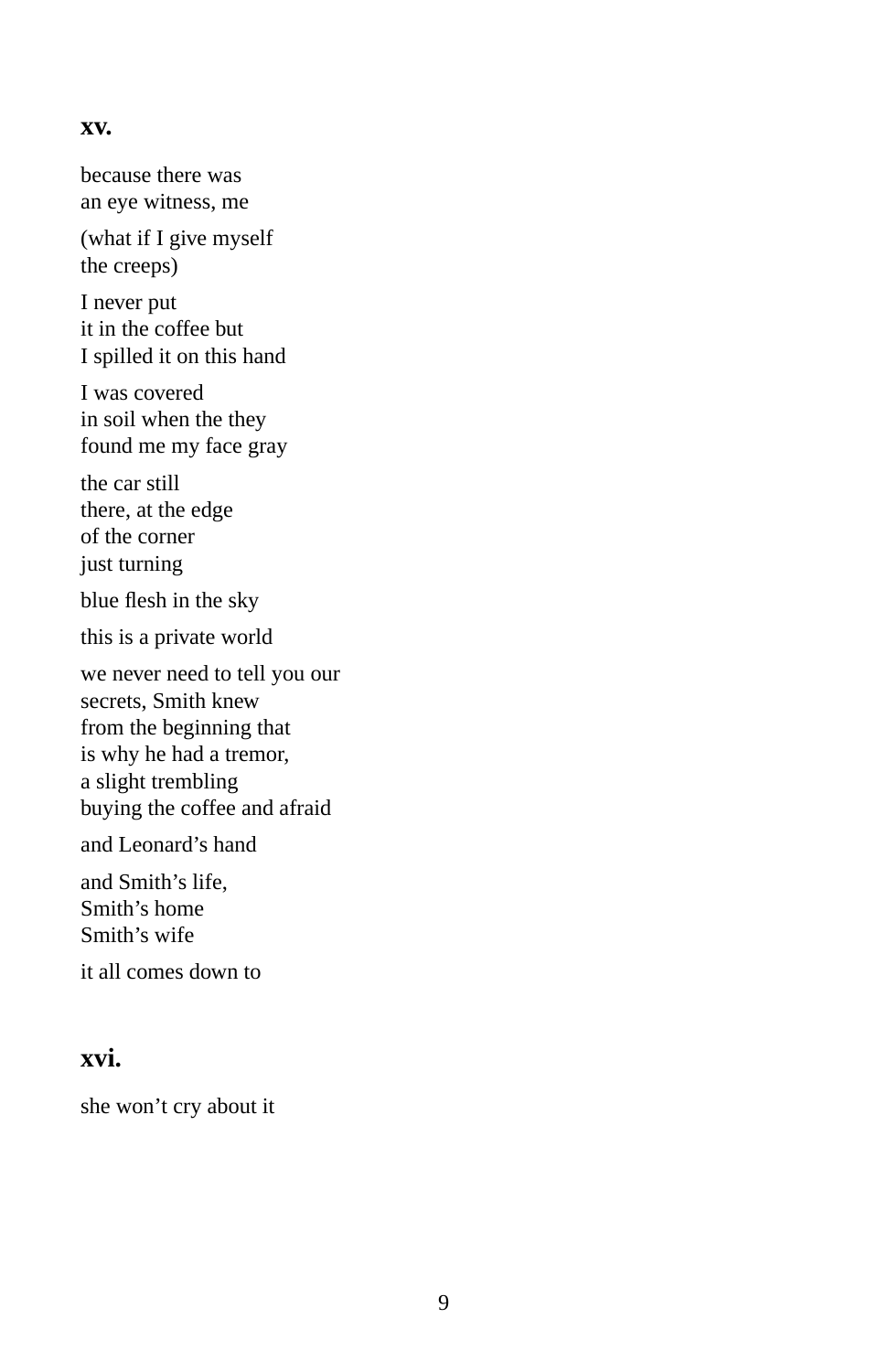## **xvii.**

stop it here, I am not nor was I ever Smith's wife, Smith's home

she is over there on a shelf over there

so where was Leonard in all this

Leonard the corpse the dead man the big gut bag sitting in his drawer

*acrylamide is not perverse perfect in its capacity to slip through—*

our clean clear skins

why are they trying to get in here why are the insects outside trying to get to my light

let me tell you when that car turned slowly round the corner she was in it Smith's wife in the back

(and I was under the tire)

Smith's hand was right there in it all the time

and he didn't know

there's the beauty of it

suddenly we light a candle and the drop of wax falls gently on that person's face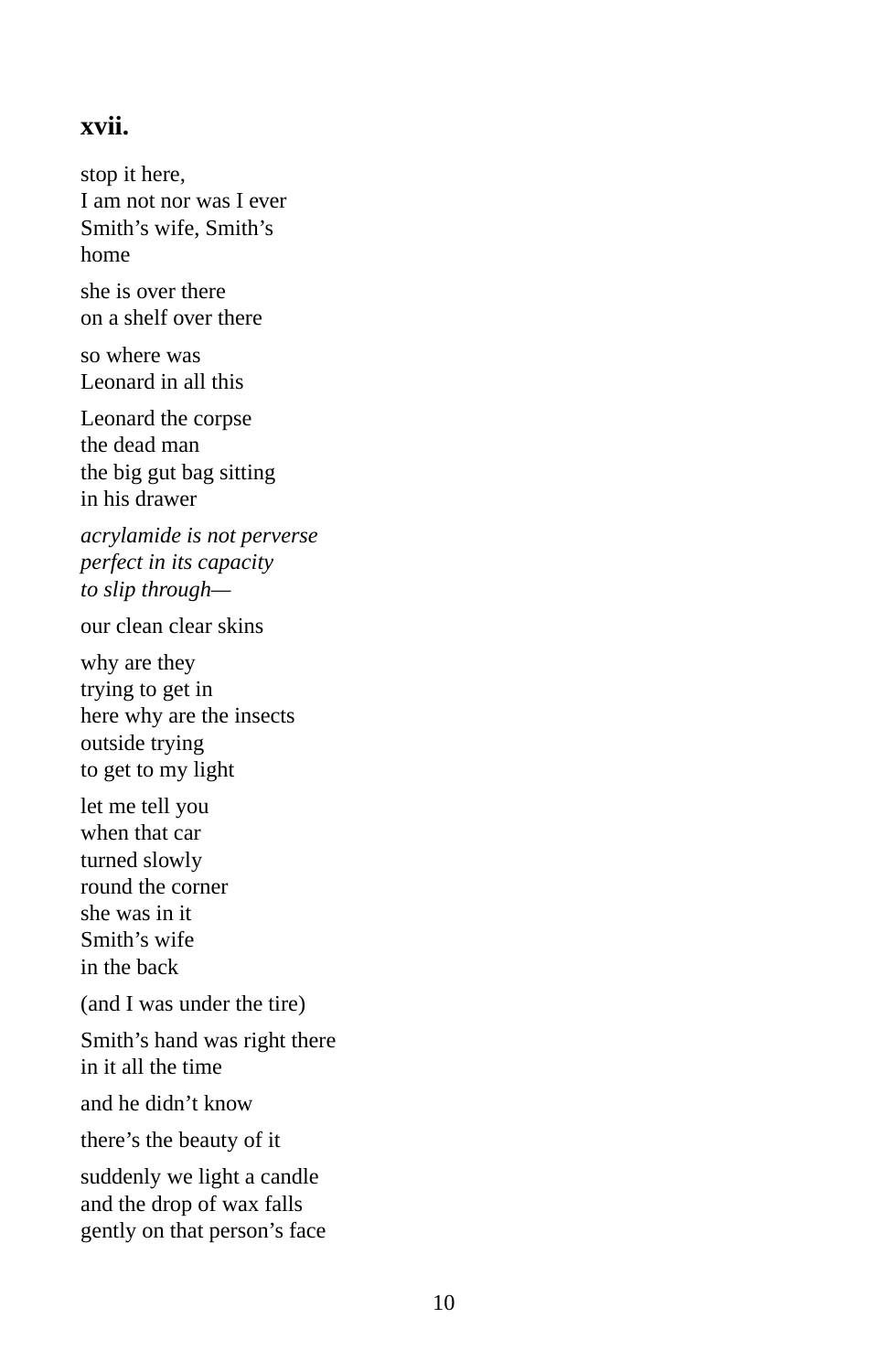## **xviii.**

it's that little squeal you think is a car but is from a crack in the sidewalk the mud was in my mouth and then I. . . let me clarify for you Smith does not even get that drop of wax—this case isn't cracked by the Smith he goes home

every night, hoping she'll be there when he walks in

hoping she'll be ready to eat whatever he cooks, that she'll be in the house, not out he doesn't know where

#### **xix.**

this is a warning: proceed with your nose may be out of your eyes too big for your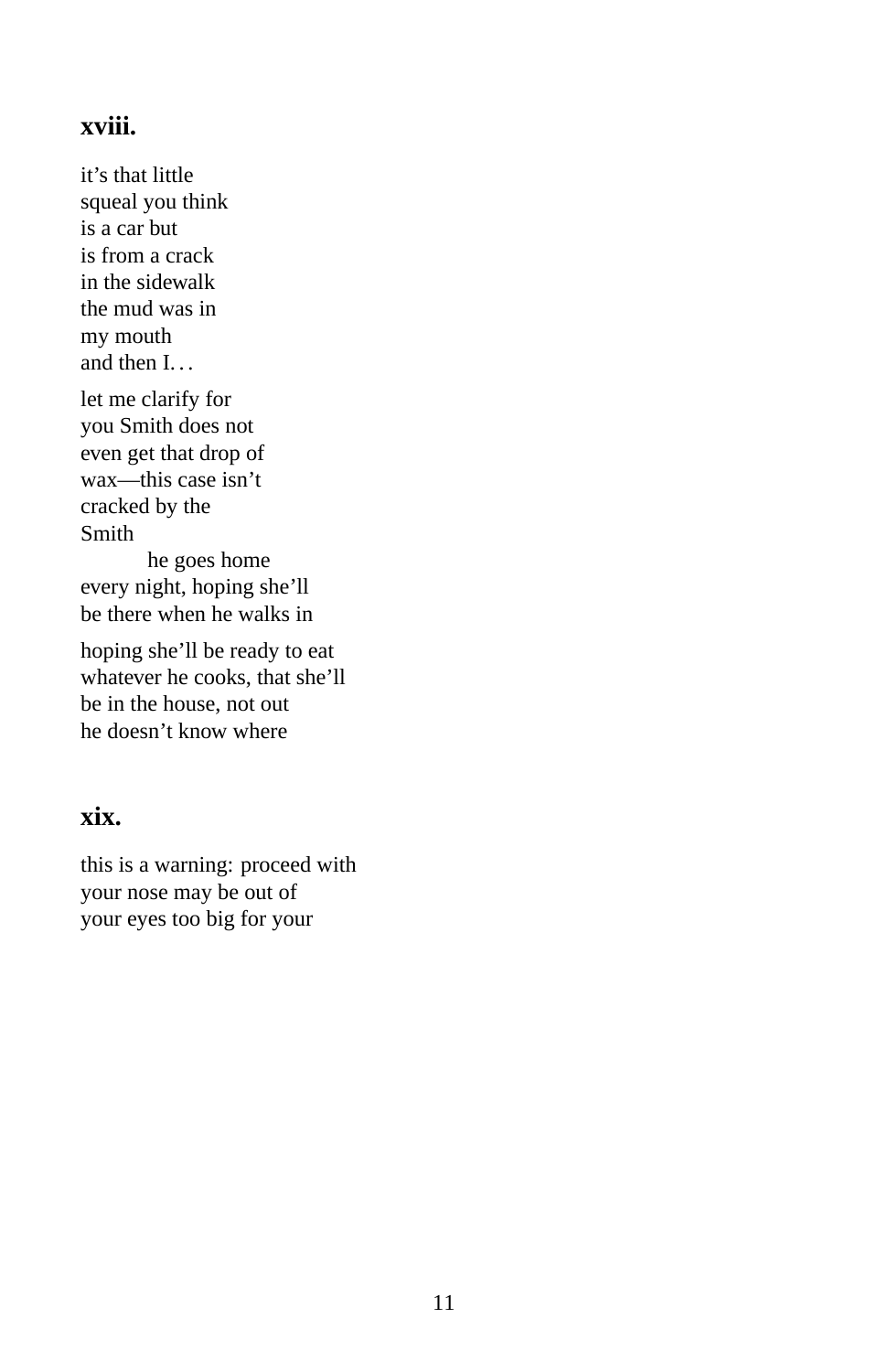#### **xx.**

Smith's wife we can call her Mrs. Smith

her fingerprints too in the blue car

she will never tell him, Smith about the ride through the city picking big Leonard up and the drive and the noise

(and what about me? what about my Sgt. Smith?

But I came from the soil from the dirt I was sprouting when they dug me up)

and my fingers? chewed down to bone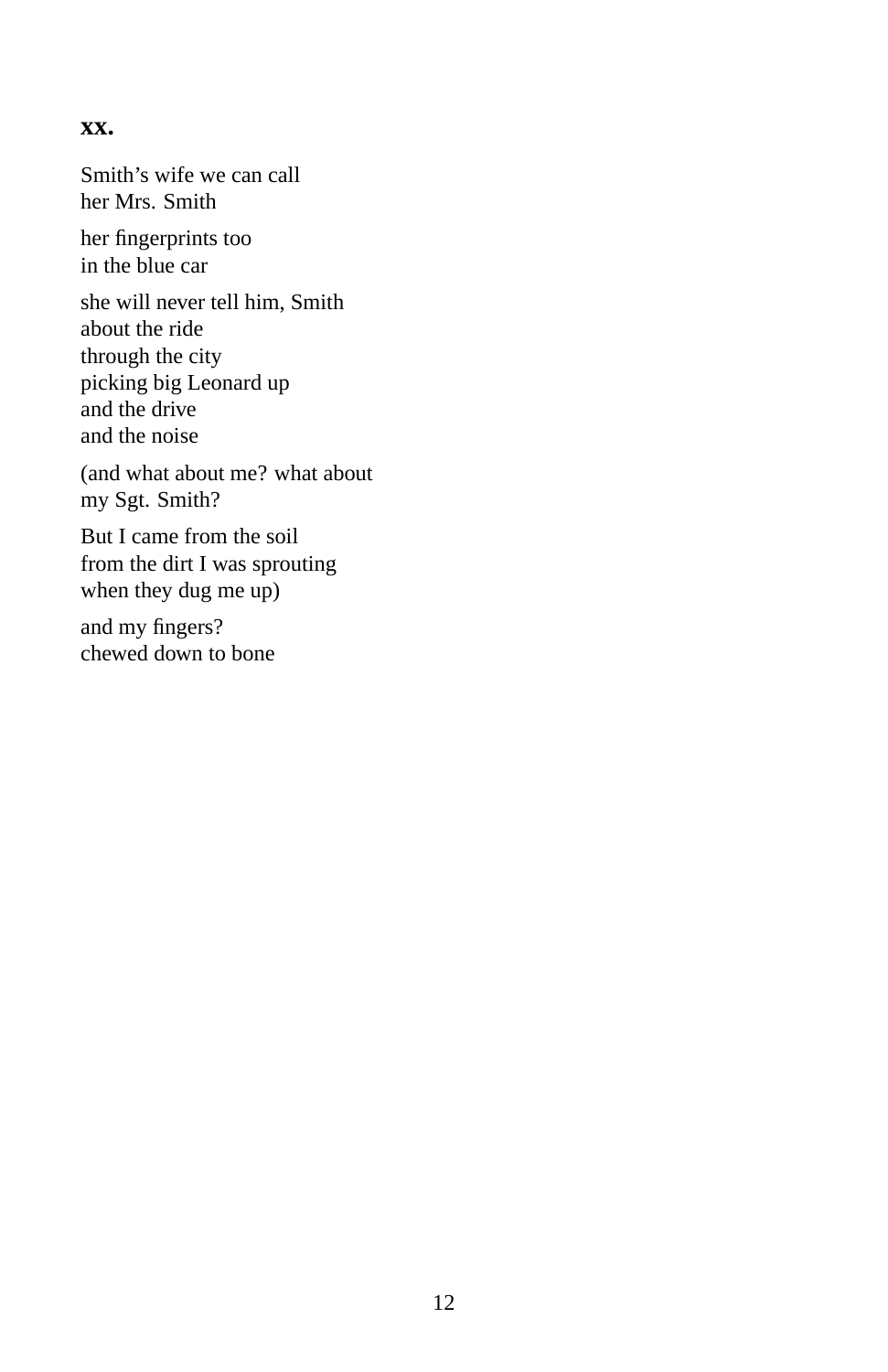#### **xxi.**

does she know about the sidewalk and the children? it is a yes she does, it is why she was in the car with Leonard and then with his corpse why she watched carefully as the fingers dropped out onto the sidewalk I am not a responsible party I was under the tires, yes, at that moment and you can believe I am still with her, Mrs. Smith sitting on the settee she...

## **xxii.**

when you forget that tonight is already in the past, it is too late then too late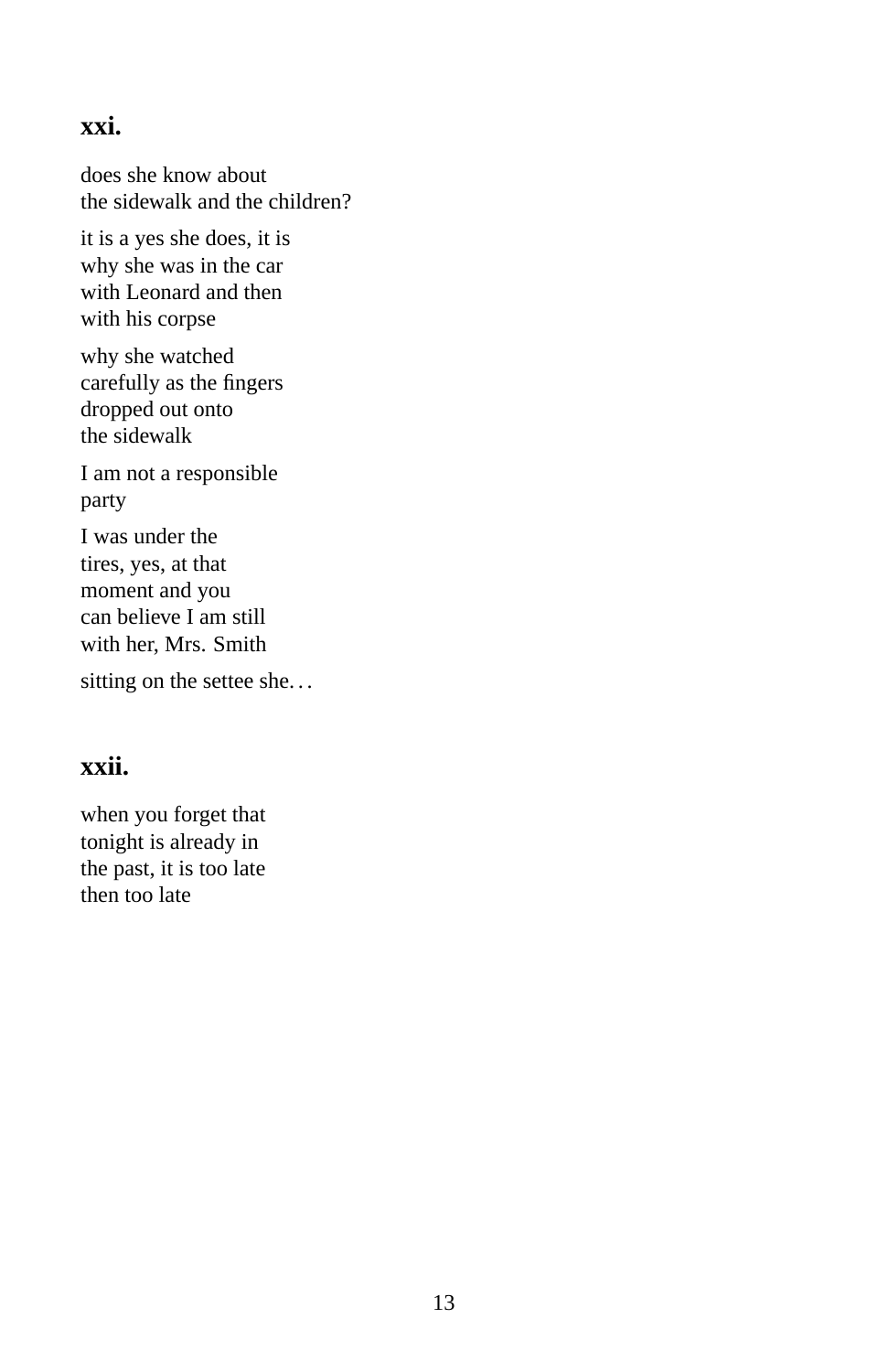#### **xxiii.**

#### *Smith doesn't touch acrylamide*

and there's a little hint for you and that's your answer

for you tonight when the blue car is pulling off the freeway, ready to gas up, thousands of miles away from Mrs. Smith

at one coast or another

or in the center of the country

and the front left door is swinging open slowly deliberately a foot and then a body covered dark

it is hot tonight, air rising from sidewalks

#### **xxiv.**

that man, of course you don't know him, he turns his face to you at that gas station your station

and where am I? I'm back under that's all you get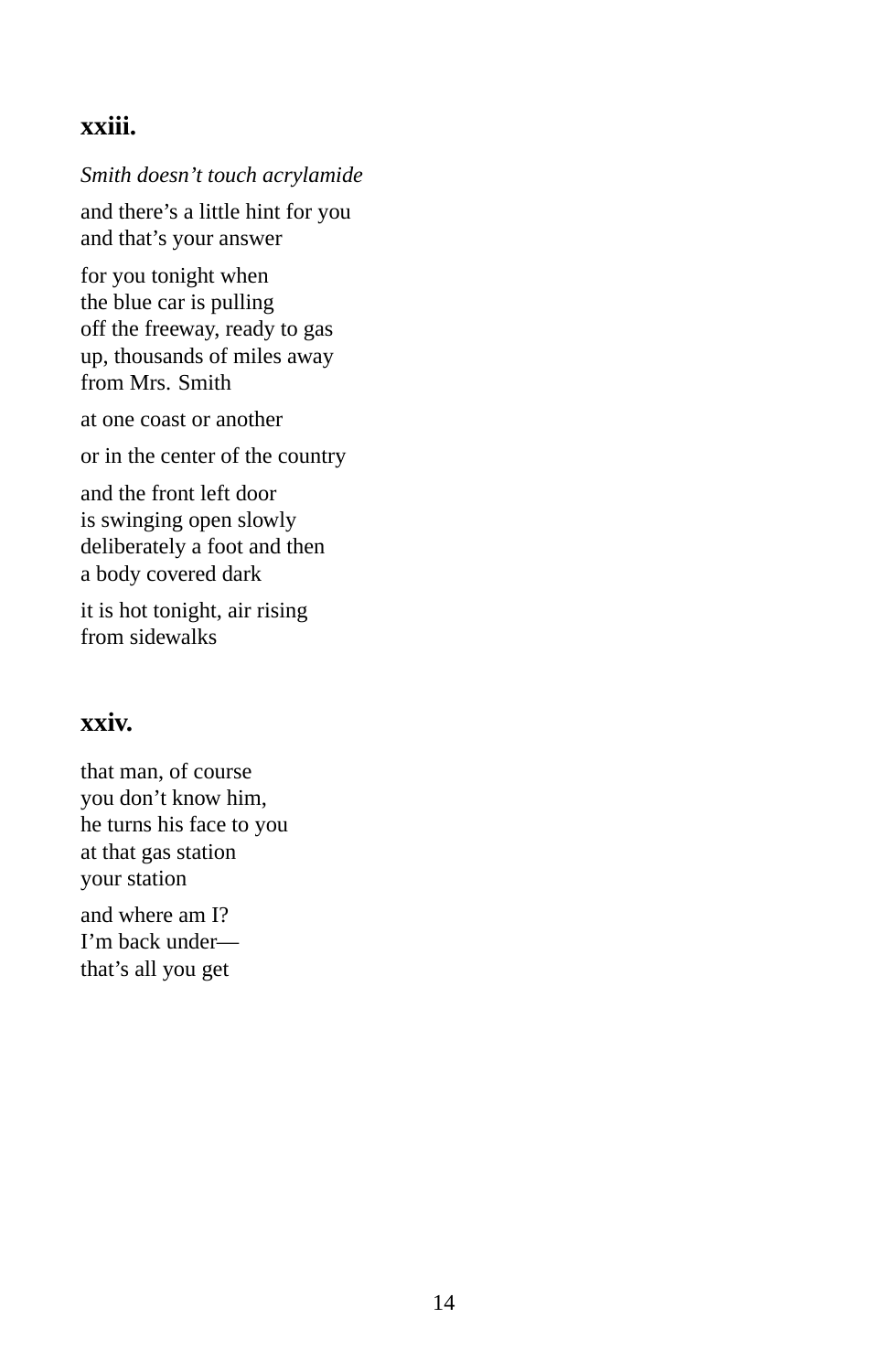JENNIFER CALKINS is an evolutionary biologist living in Seattle with her husband, two children, three cats and four birds. She received her MFA from Antioch University, Los Angeles in 1999 and her Ph.D. in Biological Sciences from the University of California, Irvine in 2000.